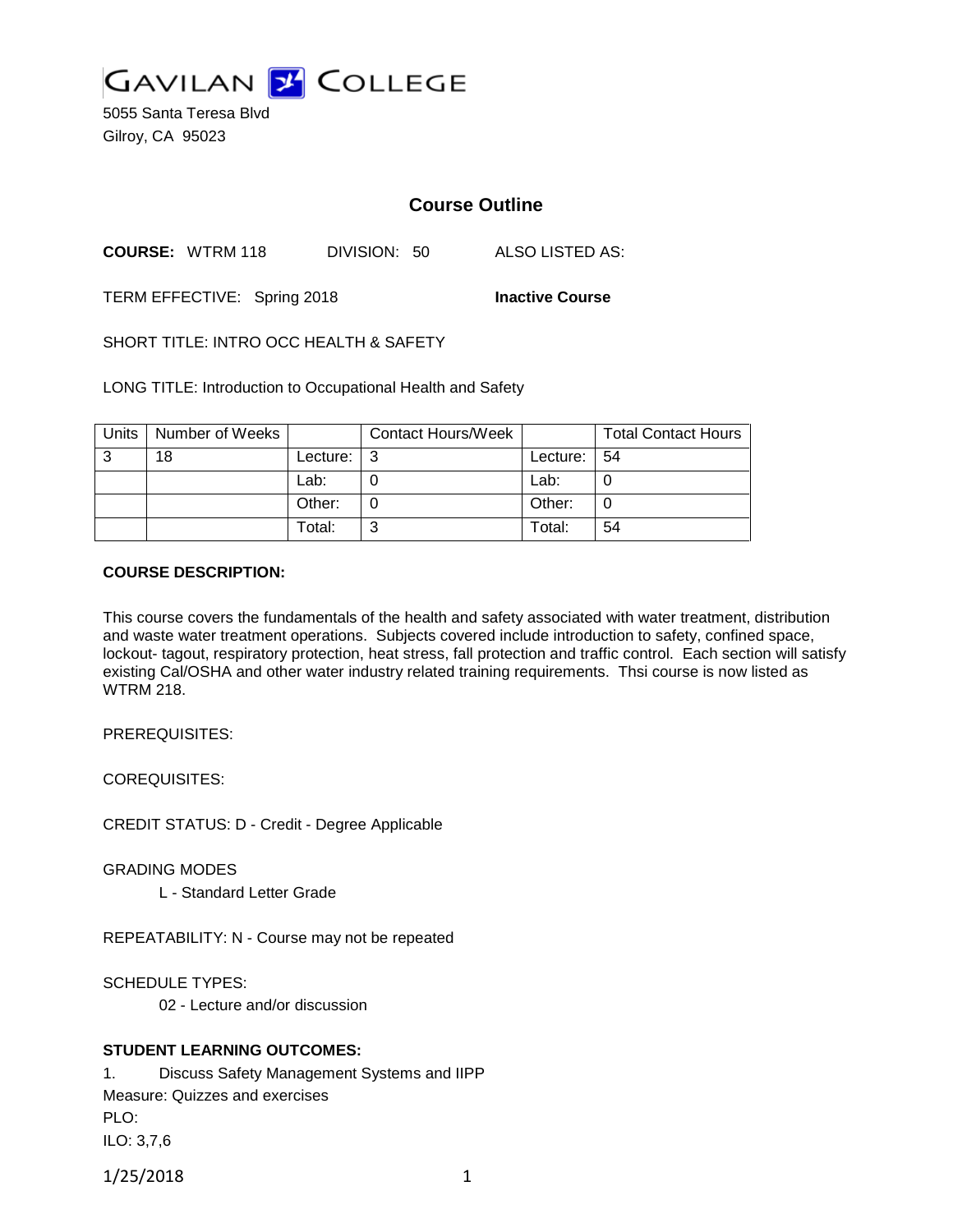2. Discuss hazardous materials and Right to Know Measure: Quizzes and exercises PLO: ILO: 3,7,6

3. Discuss confined Space and lockout tag-out (LOTO) safety Measure: Quizzes and exercises PLO: ILO: 3,7,6

4. Discuss personal protective equipment (PPE) and respiratory protection Measure: Quizzes and exercises PLO: ILO: 3,7,6

5. Discuss powered industrial truck safety Measure: Quizzes and exercises PLO: ILO: 3,7,6

6. Discuss vehicles and tool safety Measure: Quizzes and exercises PLO: ILO: 3,7,6

7. Discuss traffic control, trenching safety and flagging Measure: Quizzes and exercises PLO<sup>.</sup> ILO: 3,7,6

8. Discuss trenching safety Measure: Quizzes and exercises PLO: ILO: 3,7,6

9. Discuss facilities, maintenance and laboratory safety Measure: Quizzes and exercises PLO: ILO: 3,7,6

CONTENT, STUDENT PERFORMANCE OBJECTIVES, OUT-OF-CLASS ASSIGNMENTS Inactive Course: 03/13/2017 3 Hours Content: Understanding Safety Management Systems / Illness and Injury Prevention Programs: responsibilities, communication, investigations, reporting and recordkeeping.

1/25/2018 2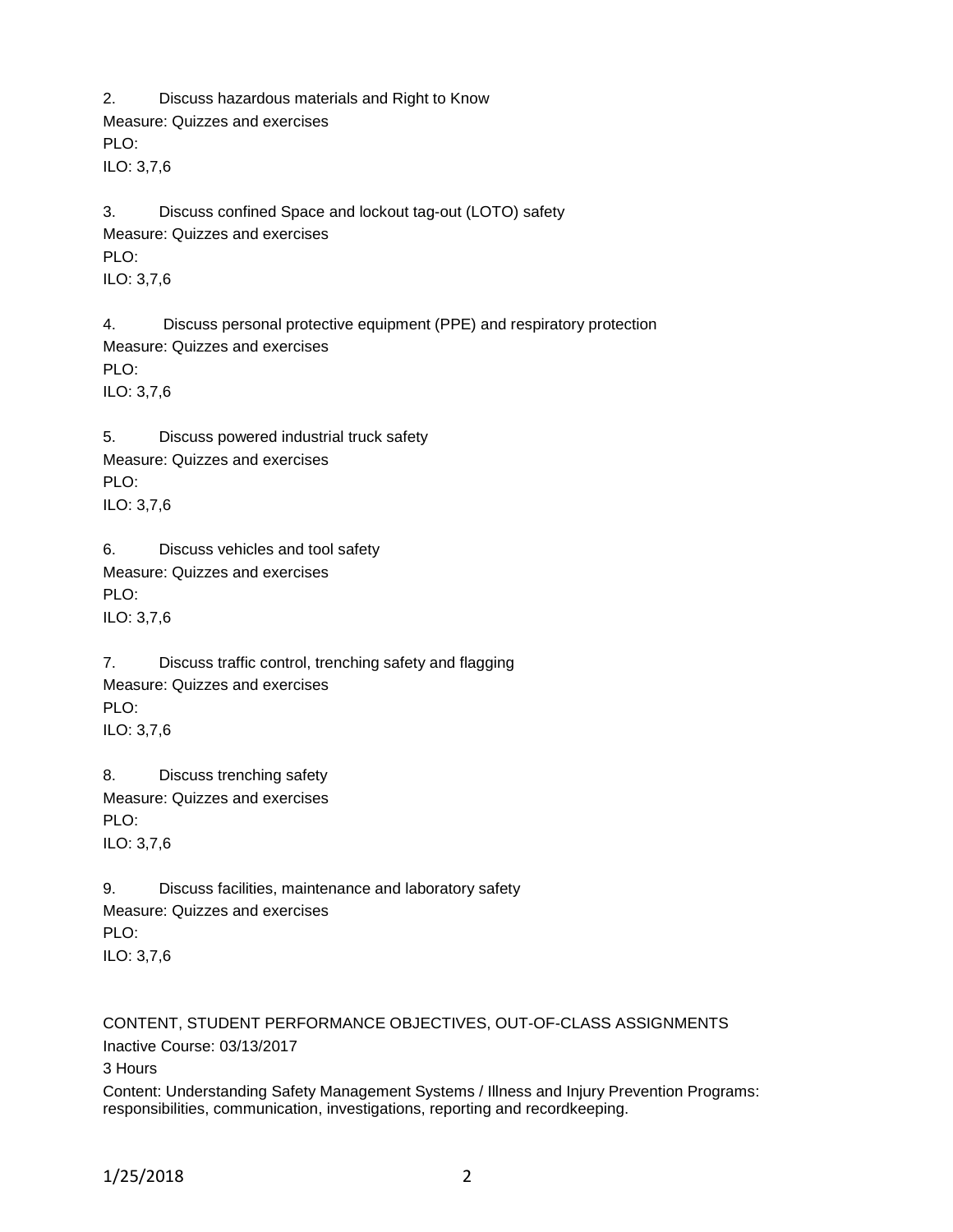Student Performance Objectives (SPO): Explain how Safety Management Systems work and how to create an IIPP

Out-of-Class Assignments: Write an IIPP for a fictitious organization

6 Hours

Content: Hazardous Materials and Right to Know

Student Performance Objectives (SPO): Outline the requirements for certification in Title 22 and how to use MSDS, signs, labels and other forms of hazard communications

Out-of-Class Assignments: Obtain a MSDS from the internet. Determine how the material will be stored, what materials are incompatible, emergency procedures and proper PPE needed for handling this material.

6 Hours

Content: Confined Spaces and Lockout Tag-Out (LOTO)

Student Performance Objectives (SPO): Explain the dangers and how to work safely in a confined space. To understand how to use LOTO to block exposure to hazardous energy.

Out-of-Class Assignments: Find an incident involving Confined Spaces or LOTO on the internet. Write a report about it including its causes and what should have been done to prevent the accident. 6 Hours

Content: Personal Protective Equipment (PPE) and Respiratory Protection

Student Performance Objectives (SPO): Describe how to select, use and maintain PPE.

Out-of-Class Assignments: Select the proper PPE for a specified task.

6 Hours

Content: Powered Industrial Trucks

Student Performance Objectives (SPO): Explain how to use PITs safely. Note: The student needs to perform an aptitude test on a PIT for certification.

Out-of-Class Assignments: Find an accident involving PIT on the internet. Write a report about it including its causes and what should have been done to prevent the accident.

3 Hours

Content: Vehicles and Tools

Student Performance Objectives (SPO): Outline how to safely use key tools and do vehicle inspections.

Out-of-Class Assignments: Perform a pre-shift inspection on a vehicle

6 Hours

Content: Traffic Control and Flagging

Student Performance Objectives (SPO): Explain how to apply the DOT's regulations of traffic control in work areas involving traffic.

Out-of-Class Assignments: Perform a traffic control plan and draw a traffic control zone for this plan 3 Hours

Content: Trenching Safety

Student Performance Objectives (SPO): Explain the hazards of trenches and how to safely working in trenching areas.

Out-of-Class Assignments: Find a trenching accident on the internet. Write a report about it including its causes and what should have been done to prevent the accident.

3 Hours

Content: Facilities, Maintenance and Laboratory Safety

Student Performance Objectives (SPO): Describe how to perform an EH&S audit on facilities. To also learn of hazards & safety practices in labs & maintenance shops.

Out-of-Class Assignments: Perform a safety audit for a workplace or write a report on an accident involving a Maintenance or Laboratory setting.

2 Hours

Final

# **METHODS OF INSTRUCTION:**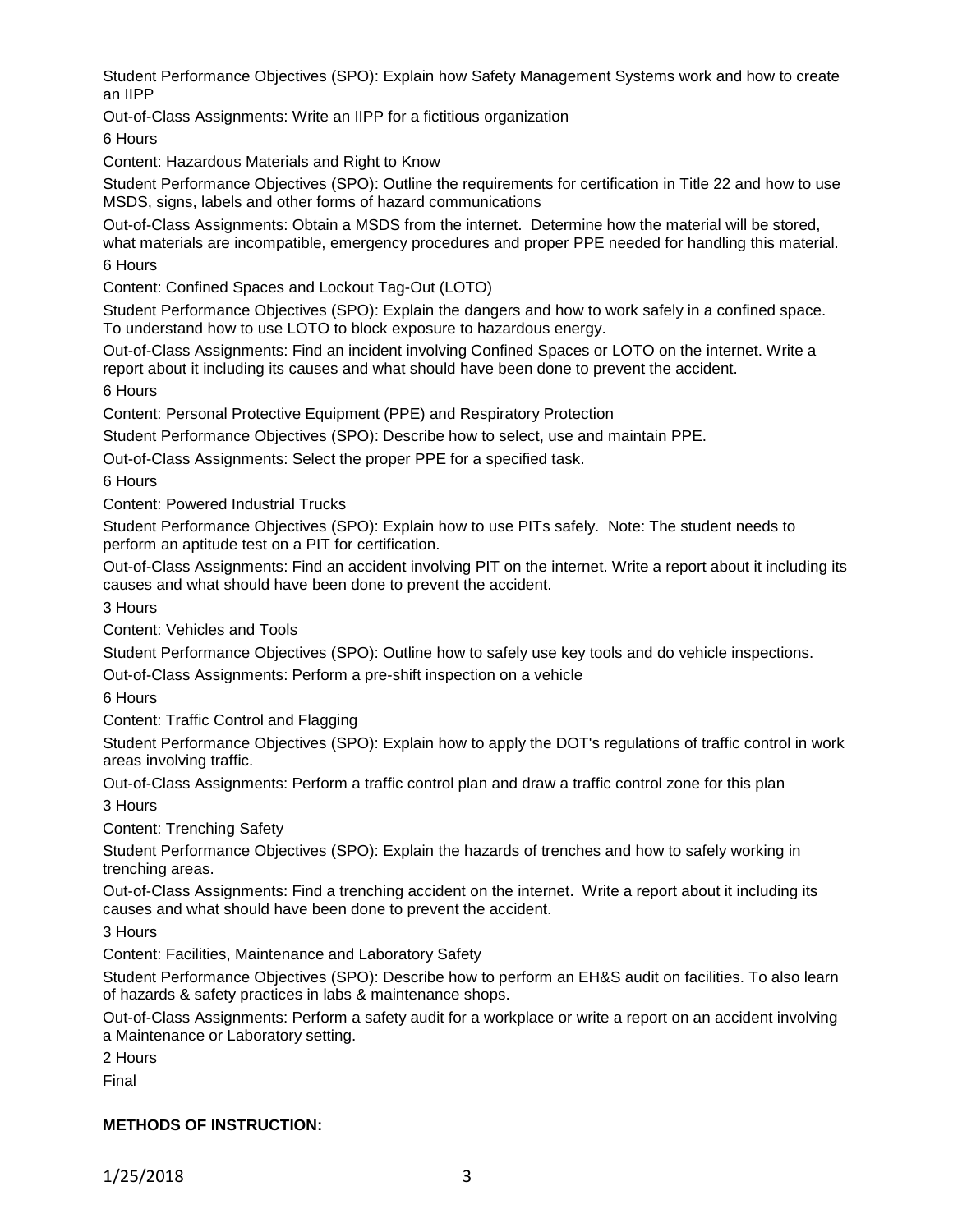Daily instruction by instructor using Power-Points, handouts and videos.

At the end of class, a quiz will be handed out and will be taken home by the student. Various homework assignments will be given out to students. Most of these homework assignments will be internet based and will be handed in by the student.

There will be a midterm and a final given. All questions on the exams will contain questions from the quizzes, material from the textbook and from the handouts.

### **METHODS OF EVALUATION:**

CATEGORY 1 - The types of writing assignments required: Percent range of total grade: 10 % to 15 % Written Homework

CATEGORY 2 - The problem-solving assignments required: Percent range of total grade: 20 % to 25 % Homework Problems Quizzes Exams

CATEGORY 3 - The types of skill demonstrations required: Percent range of total grade: 20 % to 25 % Class Performance/s Performance Exams

CATEGORY 4 - The types of objective examinations used in the course: Percent range of total grade: 40 % to 50 % Multiple Choice True/False

## **REPRESENTATIVE TEXTBOOKS:**

Required:

American Water Works Association, Safety Practices for Water Utilities - Manual of Water Supply Practices M3 (6th Ed.), American Water Works Association, 2002, or other appropriate college level text. This is a standard text used in the water industry.

ISBN: 1-58321-190-x

Reading level of text, Grade: 11 Verified by: Dana Young Other textbooks or materials to be purchased by the student: EH&S Lecture Handouts & Cal/OSHA **Regulations** 

### **ARTICULATION and CERTIFICATE INFORMATION**

Associate Degree: CSU GE: IGETC: CSU TRANSFER: Transferable CSU, effective 201270 UC TRANSFER: Not Transferable